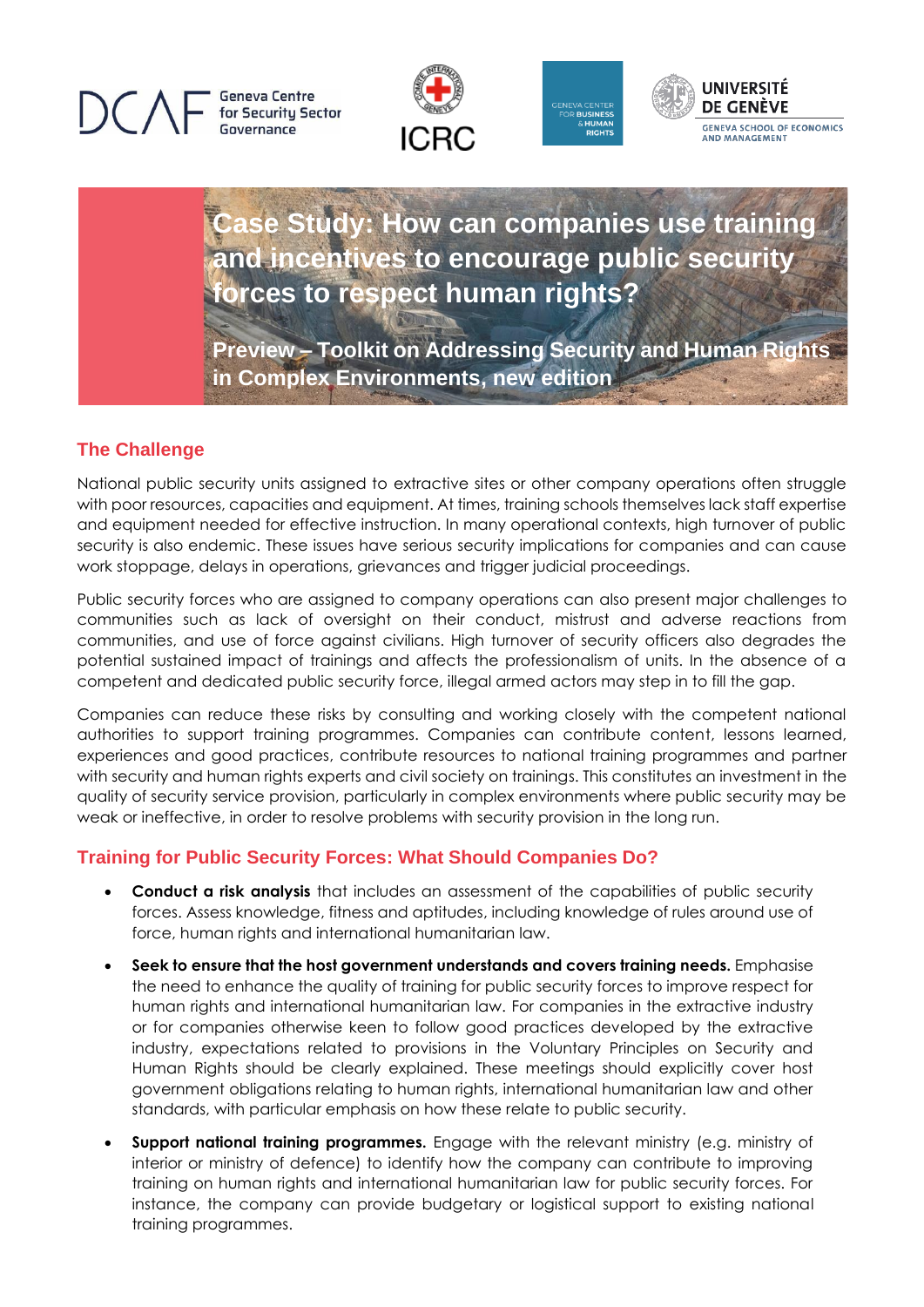- **If significant gaps remain and the company feels compelled to provide additional training to public security forces, reach an agreement with relevant authorities** (e.g. ministries of defence and interior) regarding the content and regularity of the training.
- **Use the right language.** Use language that resonates with public security forces. Be specific; focusing on the rules for the use of force, presenting different scenarios and sharing good practices on how to respond to challenging situations can be a much more effective way of addressing security and human rights issues than talking about general principles or international norms.
- **Demonstrate the value of training to trainees.** This can be done, for example, by issuing certificates with an internationally recognised qualification or by creating incentives for participants. Express that participants who successfully complete the programme may qualify for additional skills-based training (e.g. first aid).
- **Support capacity-building programmes, including 'train the trainers' programmes.** These programs may engage current and future police and military trainers, civil society organisations, in-country working groups and host government actors. Ensure content is relevant, is sensitive to local contexts and maximises the outreach to community level.

## **Example of Good Practices**

In 2012, oil companies discovered significant commercial oil reserves in Kenya's underdeveloped Turkana region, with an estimated 560 million barrels projected to be exported. Community expectations related to the economic benefits of the oil discoveries led to violent protests against companies. Civil society cited that the discontent was due to inadequate community engagement by the government and companies, as well as a lack of transparency surrounding payments, leading to social conflicts in the region. The deployment of armed national police created risks with excessive use of force in clashes with demonstrators.

Beginning in 2017, the Geneva Centre for Security Sector Governance (DCAF) worked in partnership with Safestainable (a training consultancy) and Tullow Oil in order to develop a threeday training course entitled 'Service with Dignity'. The training focused on police roles, responsibilities, ethics and professional practices, with policies and best practices drawn from National Police Service. After extensive engagement with stakeholders and a training need analysis, the project culminated in the organisation of four trainings of mixed groups of officers from Kenya's police service, including members of the Critical Infrastructure Protection Unit (CIPU). The CIPU provides security to different industries across Kenya, including extractive industries, hydro-energy, airport infrastructure, construction and other sensitive industrial sites.

In total, a pool of 16 Kenyan police instructors were fully trained to provide human rights trainings to their counterparts. During the roll-out sessions, 80 police officers were trained (58 men and 22 women). The training led to positive behaviour changes in the Turkana police and has improved relations between the police, the company and the community. The Kenyan police and Tullow Oil reported that following the training, police units located near company operations improved their practices in relation to use of force, de-escalation and management of conflict with the communities neighbouring their operations. This pilot training project showed the great potential of trainings and train the trainers programmes; the CIPU is expected to grow to 5,000 officers in the near future and may eventually expand to 10,000 officers deployed to a wide variety of critical sites throughout the country, such as hydro-electric dams and airports.